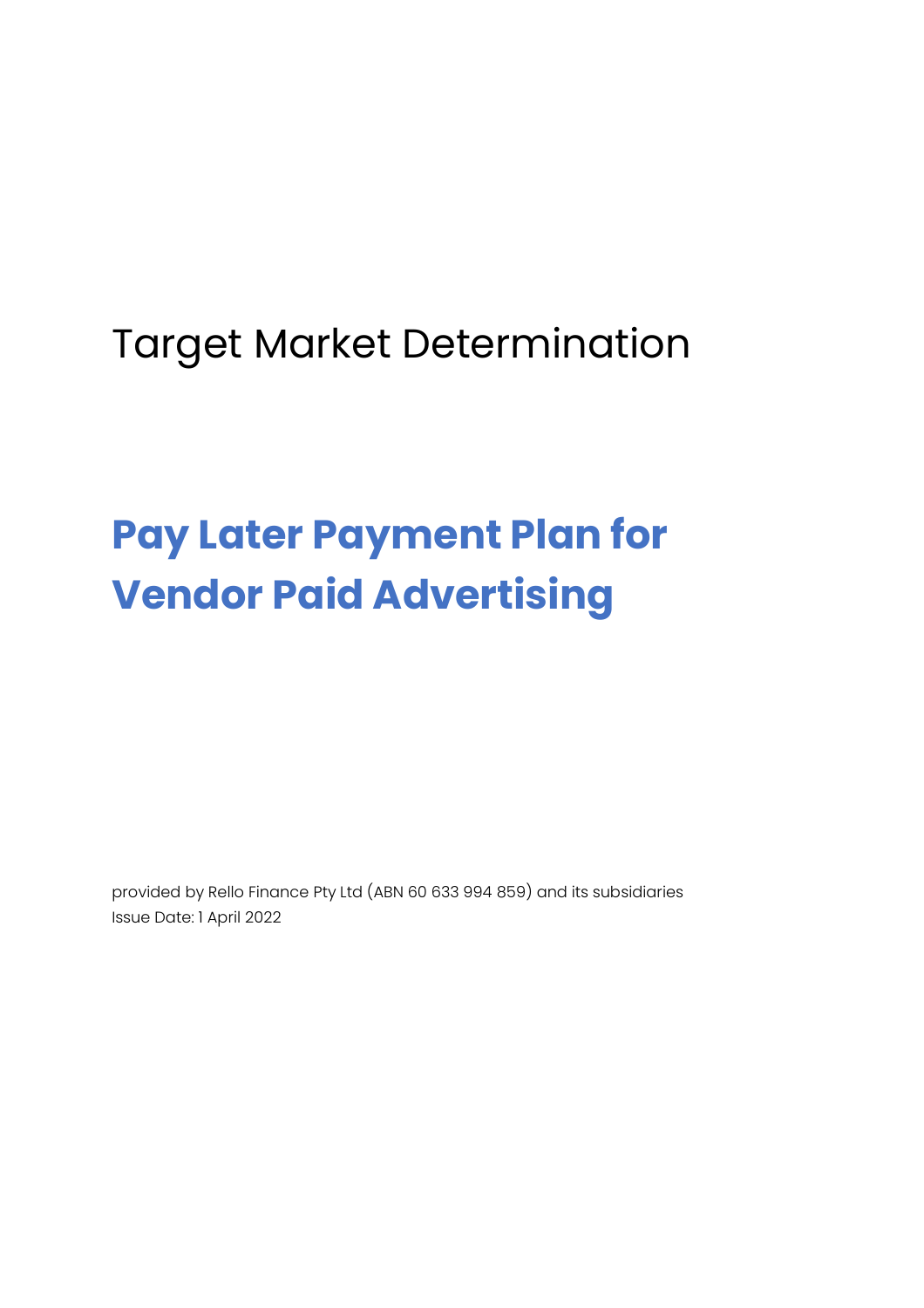## 1 About this Target Market Determination

#### **1.1 Introduction**

This target market determination ("**TMD**") details a description of the likely objectives, financial situation and needs of consumers in the target market where payment and funding of marketing costs associated with selling a property is required.

Rello Finance Pty Ltd (trading as "**Rello**") is a FinTech that provides real estate agencies and cloud-platforms with payment solutions including pay now, pay-in-instalments and pay later payment plans. Rello provides a payment plan option to defer the costs associated with selling a property and is distributed through third parties.

A description of the product for this TMD, including the key attributes and explanation of why the product is likely to be consistent with the likely objectives, financial situation and needs of consumers in the target market is provided in the document.

This document is not intended to provide financial advice.

#### **1.2 Product to which this Target Market Determination applies**

This TMD applies to the payment and funding of marketing costs by Rello in return for a share of the sales proceeds.

Real estate agencies require vendors selling a home to pay marketing costs associated with selling their property at the time of entering into an exclusive agreement with a Listing Agent to sell their property. Rello provides the vendor the payment option to pay upfront or defer to settlement the payment of such marketing costs normally associated with listing and selling a property ("**pay later payment plan**").

#### **1.3 Date from which this target market determination is effective**

1 April 2022 (the Effective Date).

## 2 Class of consumers that fall within this target market

The information below summarises the overall class of consumers that fall within the target market for this product, based on the key product attributes, the likely objectives, financial situation and needs that it has been designed to meet.

#### **2.1 Background**

Marketing costs, also referred to as vendor paid advertising ("**VPA**") costs is specific to the real estate industry. When a vendor (a seller of a residential real estate property) agrees to sell their property, they will enter into an exclusive agreement with a Listing Agent to sell a property. VPA costs may include (i) property advertising and listing fees; (ii) property presentation (styling); and (iii) property improvement costs.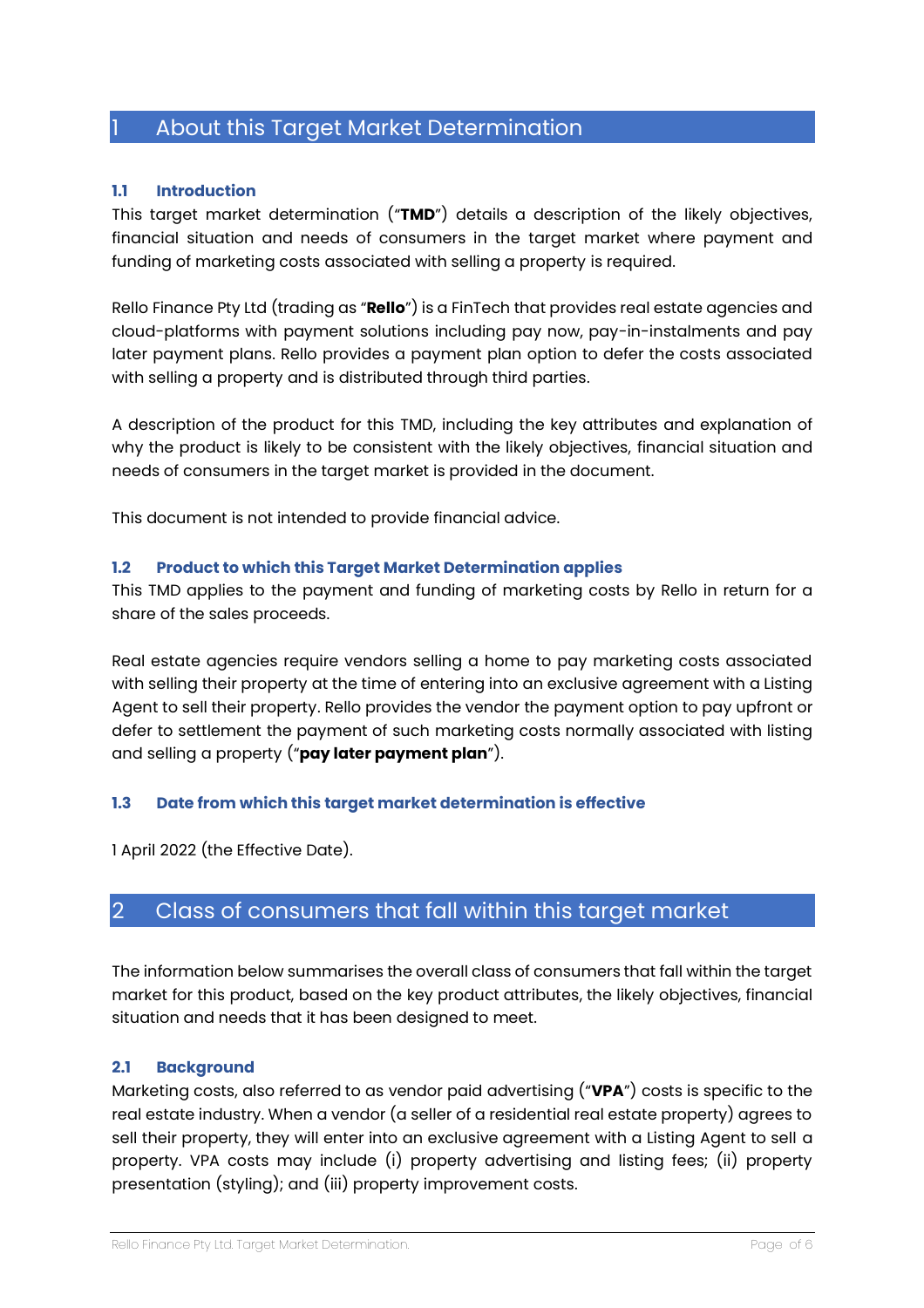Under a pay later payment plan, Rello pays the agreed marketing costs amount for listing the property, to the Real Estate Agent. In exchange, the Vendor sells to Rello the right to receive an agreed amount form a share of the sale proceeds, which is paid to Rello at settlement of the property or on the release of the deposit, whichever is earliest.

#### **2.2 Target Market for the Product (s 994B(5)(b))**

Customers for this product are vendors who are selling residential real estate property and have signed an exclusive sales authority with a licensed real estate agency. The vendors wish to defer paying the costs of marketing their property, until the proceeds of settlement are available.

The pay later payment plan for funding marketing costs has been designed for vendors, that require a deferred payment option to fund their VPA to maximise the chance of achieving their target selling price (the **Target Market**).

A typical summary of VPA costs includes:

- Listing fees with Domain and realestate.com
- Styling and presentation costs
- Floor plan, print, photos, video costs
- **·** Improvement costs
- Auction fees
- Convevancer fees

| <b>Estimated marketing costs for selling property</b> |                                            |  |  |  |  |  |  |  |
|-------------------------------------------------------|--------------------------------------------|--|--|--|--|--|--|--|
| Scale of selling price                                | Range of marketing costs                   |  |  |  |  |  |  |  |
| \$500,000                                             | \$2,500 to \$5,000                         |  |  |  |  |  |  |  |
| \$750,000                                             | \$3,750 to \$7,500                         |  |  |  |  |  |  |  |
| \$1,000,000                                           | \$5,000 to \$10,000<br>\$7,500 to \$12,500 |  |  |  |  |  |  |  |
| \$1,500,000                                           |                                            |  |  |  |  |  |  |  |

#### **2.3 Distribution conditions (s 994B(5)(c)) | Product Eligibility**

To be eligible for a pay later payment plan to fund for Marketing Costs, a Vendor must;

- be at least 18 years old;
- be a permanent resident or citizen of Australia;
- **•** have verifiable mobile telephone number and a valid address in Australia;
- hold a valid ID with either a drivers licence or passport;
- have an Australian issued debit/credit card to apply;
- have signed an exclusive sales authority with a Rello onboarded real estate agency; and
- have not previously breached the terms of any agreement with Rello.

#### **2.4 The appropriateness of the product for customers (s 994B(8))**

Rello has concluded that this product is consistent with the likely objectives, financial situation and needs of individuals in the Target Market.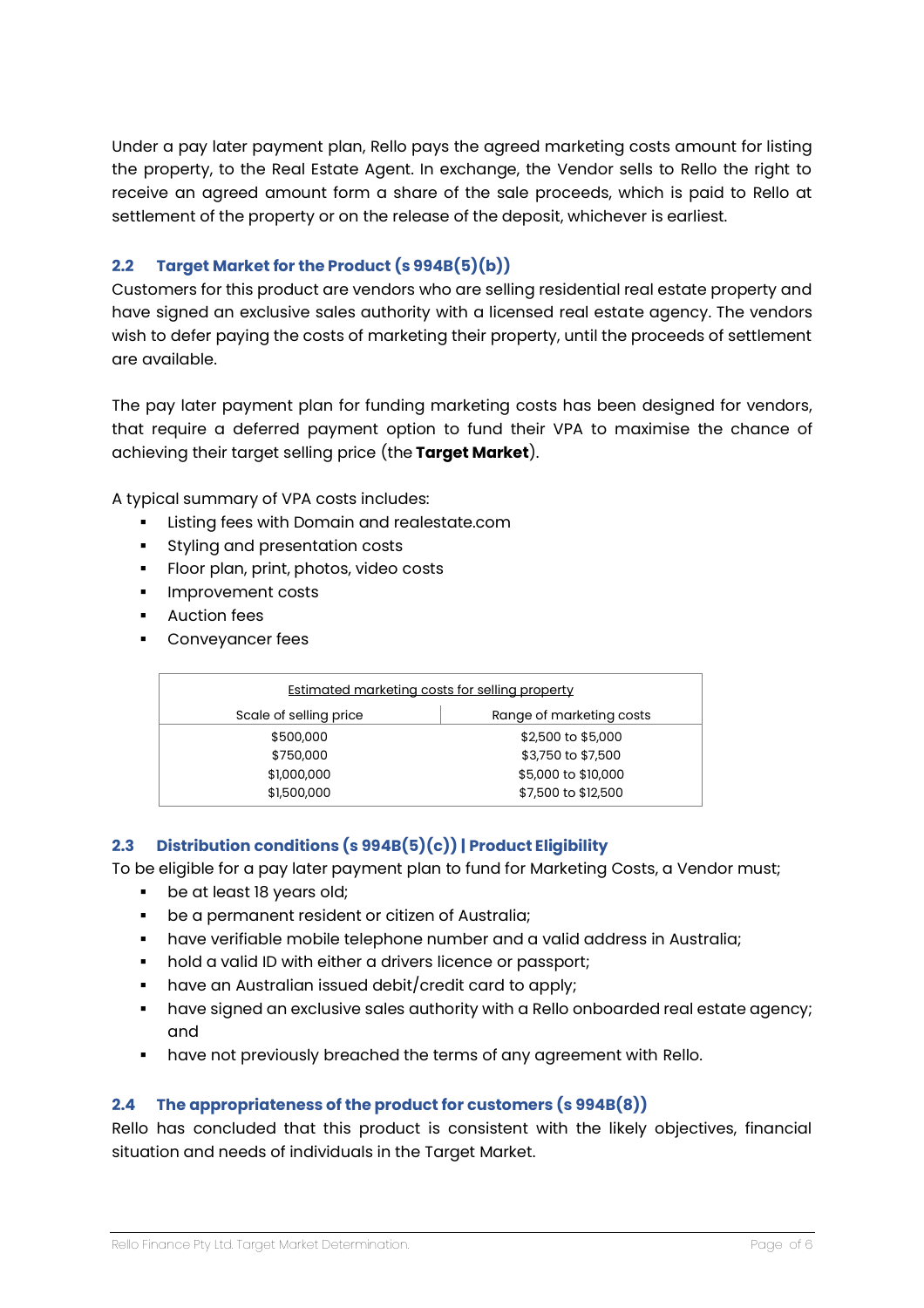The value proposition for the Vendor includes:

- **Ensures that funds are available to market the property appropriately, to achieve** the vendor's target selling price;
- **•** Matches payment by the vendor of the costs of pursuing a sale with the availability of proceeds from completing the sale; and
- **Effective marketing potentially reduces the time a property is on the market, as well** as maximising selling price.

## 3 Product Description and Key Attributes

| <b>Product Name</b>                  | Pay Later Payment Plan for Marketing Costs                                                                                                                                                                                                                                                                                                                                                                                                                          |  |  |  |  |  |  |
|--------------------------------------|---------------------------------------------------------------------------------------------------------------------------------------------------------------------------------------------------------------------------------------------------------------------------------------------------------------------------------------------------------------------------------------------------------------------------------------------------------------------|--|--|--|--|--|--|
| <b>Purpose</b>                       | Funding for VPA costs, which may include property advertising,<br>٠<br>property presentation and property improvement costs.                                                                                                                                                                                                                                                                                                                                        |  |  |  |  |  |  |
| <b>Exclusions</b>                    | Commercial Property, vacant land, industrial property,<br>and<br>п<br>property developments.                                                                                                                                                                                                                                                                                                                                                                        |  |  |  |  |  |  |
| <b>Funding</b><br>Amount             | From \$1,000 to a maximum of 2% of target selling price capped at<br>\$25,000 per single listing authority                                                                                                                                                                                                                                                                                                                                                          |  |  |  |  |  |  |
| <b>Buy-Back Date</b>                 | 90 days from funding date<br>٠                                                                                                                                                                                                                                                                                                                                                                                                                                      |  |  |  |  |  |  |
| <b>Fees</b>                          | Service Fee: of 5.5% of the Funding Amount (minimum Service Fee<br>of \$100)<br>Extension Fee: the Vendor may extend the Buy-Back date subject<br>to approval by Rello for a fee of 1.5% for every 30 days up to 180<br>days payable by credit card in advance.<br>Fees are non-refundable.                                                                                                                                                                         |  |  |  |  |  |  |
| <b>Contractual</b><br><b>Payment</b> | The Funding Amount plus the Service Fee (defined as "Our Share<br>of Sales Proceeds") is repaid at the earliest of settlement of the<br>property or on the release of the deposit, otherwise at 6-months if<br>no settlement.<br>If the property is withdrawn from sale or has not been sold within<br>the contract period, the Funding Amount and Service Fee is<br>payable using the nominated payment card agreed by the vendor<br>during the application stage. |  |  |  |  |  |  |
| Contractual<br>Terms                 | Irrevocable instruction from vendor to release funds from<br>٠<br>settlement proceeds.<br>Rello has the right to register a caveat on the property in the event<br>٠<br>of a breach by the vendor of the terms of our contract.                                                                                                                                                                                                                                     |  |  |  |  |  |  |
| <b>Documentation</b>                 | The Vendor agrees and accepts a Payment Schedule of<br>٠<br>contractual terms along with a Vendor Agreement, which<br>embodies all terms and conditions.                                                                                                                                                                                                                                                                                                            |  |  |  |  |  |  |
| <b>Customer</b><br><b>Service</b>    | The Vendor receives email communication confirming the<br>٠<br>contractual terms of agreement.<br>The vendor will have access to a self-service portal to review their<br>payment schedule, to make a payment or to lodge complaints.                                                                                                                                                                                                                               |  |  |  |  |  |  |

A summary of terms which may apply to the product are set out below: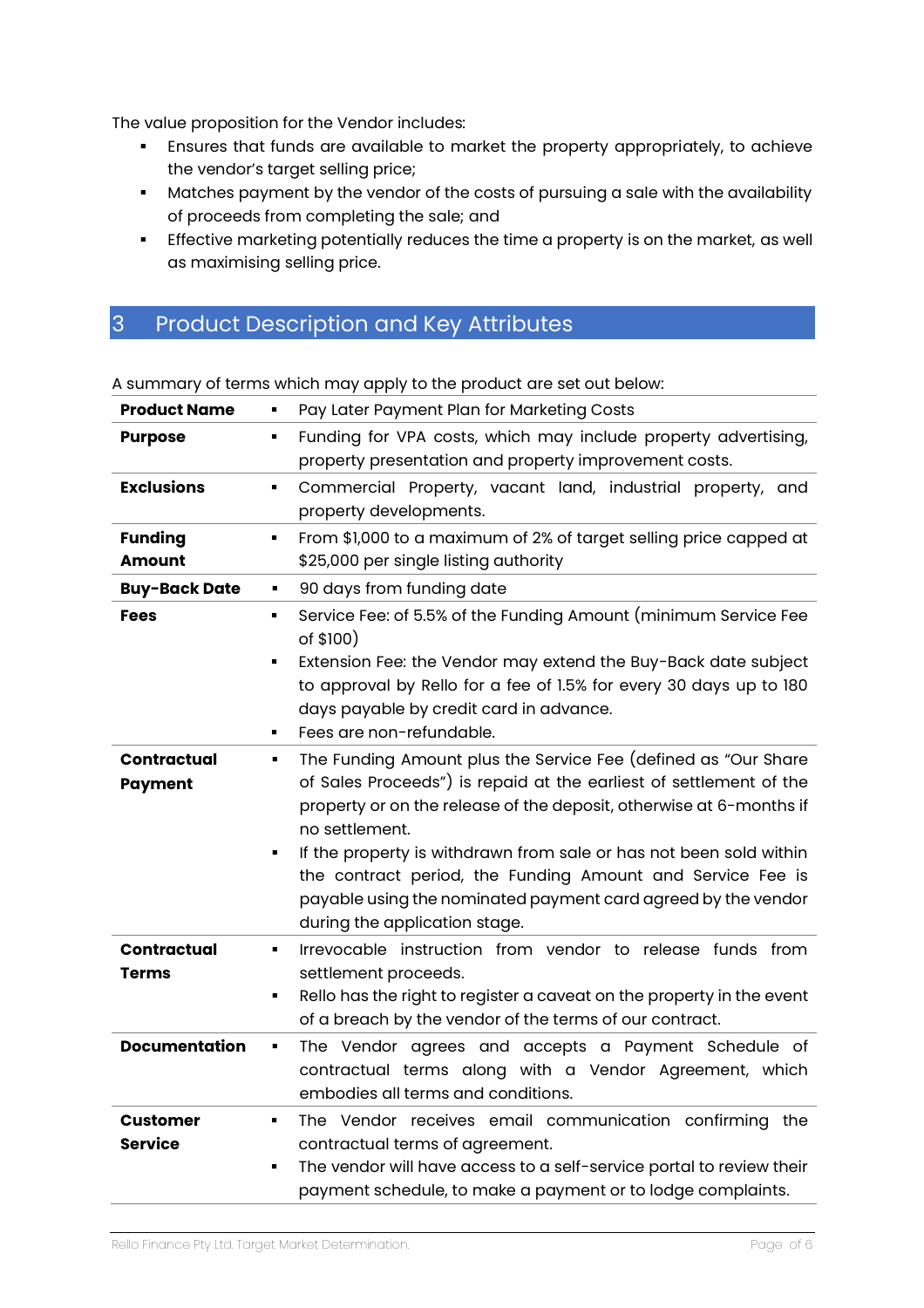### 4 How this product will be distributed

The pay later payment plan for Marketing Costs product is distributed by Rello via a licensed real estate agency ("**Agency**").

#### **4.1 Distributor Onboarding**

Each distributor, an Agency is required to be onboarded with a Rello Account to use the Rello Platform and make available Rello's products ("**Payment Services**"). Each Agency must satisfy our know-your-customer and AML/CTF requirements and any other checks we deem necessary.

Once onboarded, Rello provides the Payment Services to the Agency to make them available to their customers via API integration. Each Agency is provided with appropriate training to not make any false or misleading representation or statement about us or about the Payment Services.

#### **4.2 Vendor Onboarding**

Each Vendor makes their own assessment once agreeing to the VPA costs with their listing Agent to make an upfront payment of defer the costs associated with selling their property.

A vendor will receive SMS/email communication from the Listing Agent with a "Pay Now" and "Pay Later" payment option for VPA costs once they have secured a exclusive sales listing authority.

Vendors that select the "Pay Later" option are onboarded directly, completing an ID verification, and once verified, are presented with a payment schedule online along with the product terms and conditions. Prior to accepting the terms and conditions, the Vendor is required to review, consent, and agree to their contractual obligations and the Rello privacy policy.

The table below documents the information required from the Vendor to successfully create a pay later plan:

| <b>Property Details</b> |                    | <b>Marketing Details</b> |           | <b>Vendor Details</b> |           | <b>Card Details</b> |  | <b>Submission</b>  |  |
|-------------------------|--------------------|--------------------------|-----------|-----------------------|-----------|---------------------|--|--------------------|--|
|                         | <b>Agency Name</b> | Marketing                |           | <b>Full Name</b>      |           | Card Holder         |  | Privacy & Identity |  |
|                         | Agent name         | Amount                   |           | Residential           |           | Name                |  | Verification       |  |
|                         | Sale Property      | <b>Property Sale</b>     |           | Address               |           | Card Number         |  | Disclaimer         |  |
|                         | Address            | Price                    |           | Date of Birth         |           | <b>Expiry Date</b>  |  | • Agreement to     |  |
|                         |                    | Campaign Start           | $\bullet$ | ID Type & ID          | $\bullet$ | CCV                 |  | Payment Schedule   |  |
|                         |                    | Date                     |           | Number                |           |                     |  | Acceptance &       |  |
|                         |                    |                          |           | mail Address          |           |                     |  | Acknowledgement    |  |
|                         |                    |                          |           | Mobile Number         |           |                     |  | of T&Cs            |  |